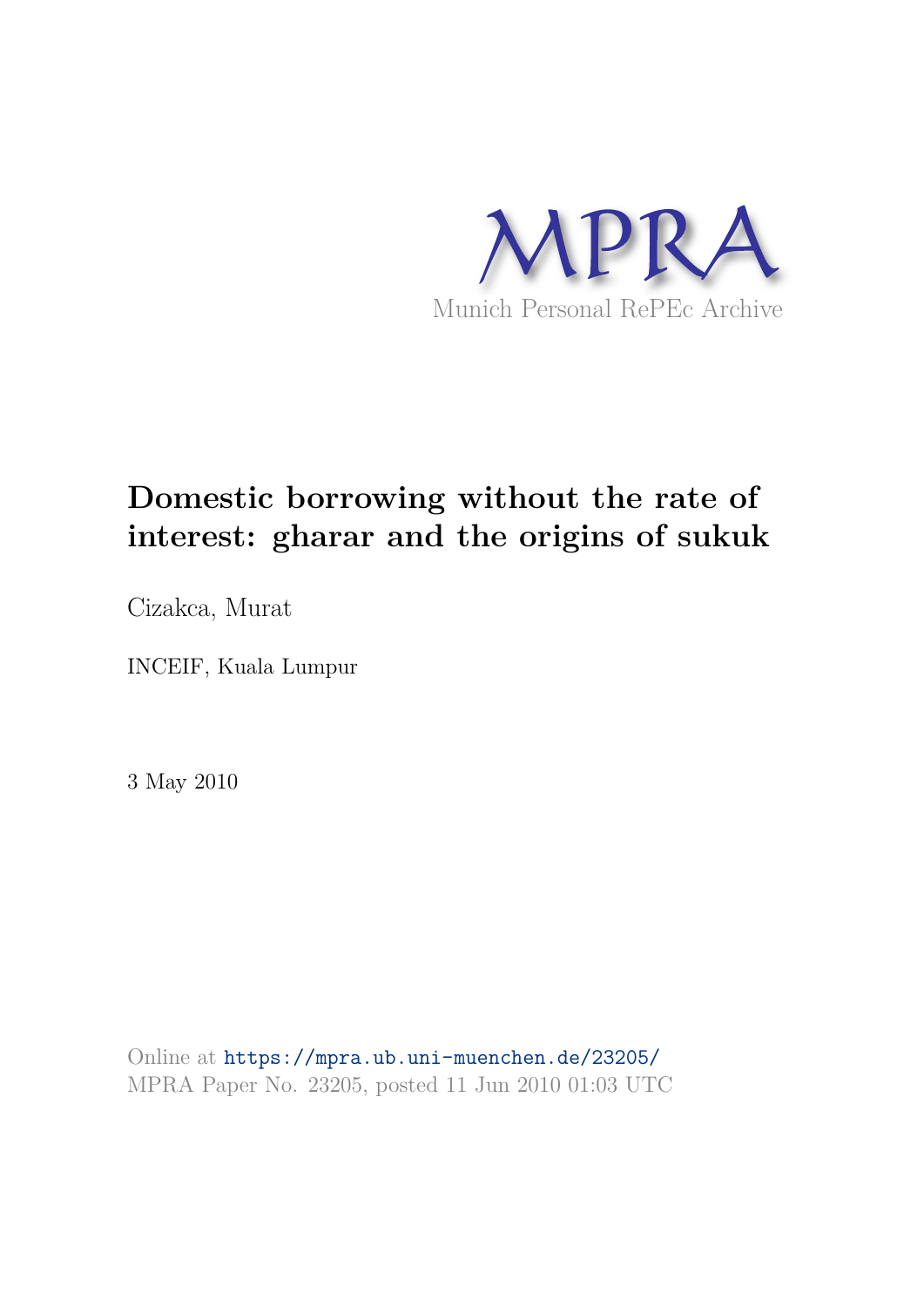### DOMESTIC BORROWING WITHOUT THE RATE OF INTEREST: *GHARAR* AND THE ORIGINS OF SUKUK

## by MURAT ÇIZAKÇA INCEIF KUALA LUMPUR

Submitted at the "Symposium on Sukuk Financial Instruments" jointly sponsored by the Graduate School of Business, University Putra Malaysia and the Dubai International Financial Centre, convened on May 3rd, 2010 in Dubai at the DIFC Conference Centre.

Copyright by Murat Cizakca, 2010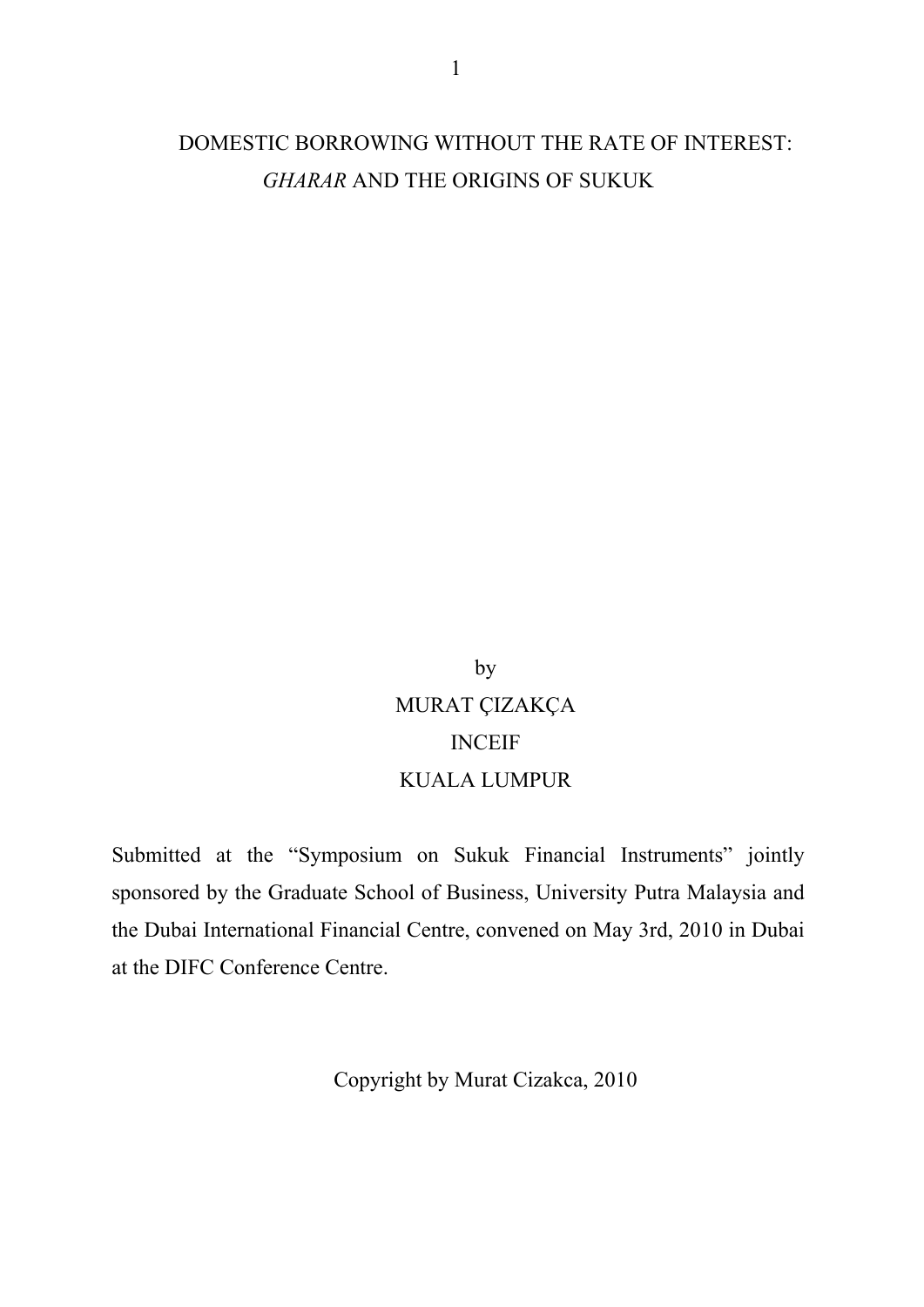### DOMESTIC BORROWING WITHOUT THE RATE OF INTEREST: *GHARAR* AND THE ORIGINS OF SUKUK

In literature, *Gharar* is usually examined from the perspective of modern Islamic private finance. In this article, I will focus on *gharar* in public finance. As we will follow *gharar* across centuries, we will notice that we will inadvertently end up discussing the origins of *sukuk* as well. Thus, this paper aims at investigating both of these important topics. A main point of this paper is that *sukuk* is by no means a new invention and its roots go back to the  $18<sup>th</sup>$  and possibly even to the  $15<sup>th</sup>$ centuries. What we are witnessing currently is, therefore, a re-invention of an instrument practiced by Muslims centuries ago.

Definition of *Gharar:* 

The word *gharar* comes from the Arabic root verb *gharara/gharra* meaning to expose oneself and one's property to destruction without being aware of it. Thus, it has been argued, the most important element of *gharar* is deception and feeding the victim with false information, which disguises the truth, *haqq*. 1

Some jurists have also interpreted *gharar* as doubt over the existence of the subject matter of the contract. Al-Sarakhsi has defined *gharar* as any bargain in which the result and the legal consequences of it are hidden and unknown. Ibn Rushd considers a transaction as *gharar* if the buyer suffers a loss due to a lack of knowledge concerning either the price or the non-existence of the subject matter. The essence of concern about *gharar* has been best summarized by the Prophet:

<sup>1</sup> Buang, *The Prohibition of Gharar,* pp. 30-32.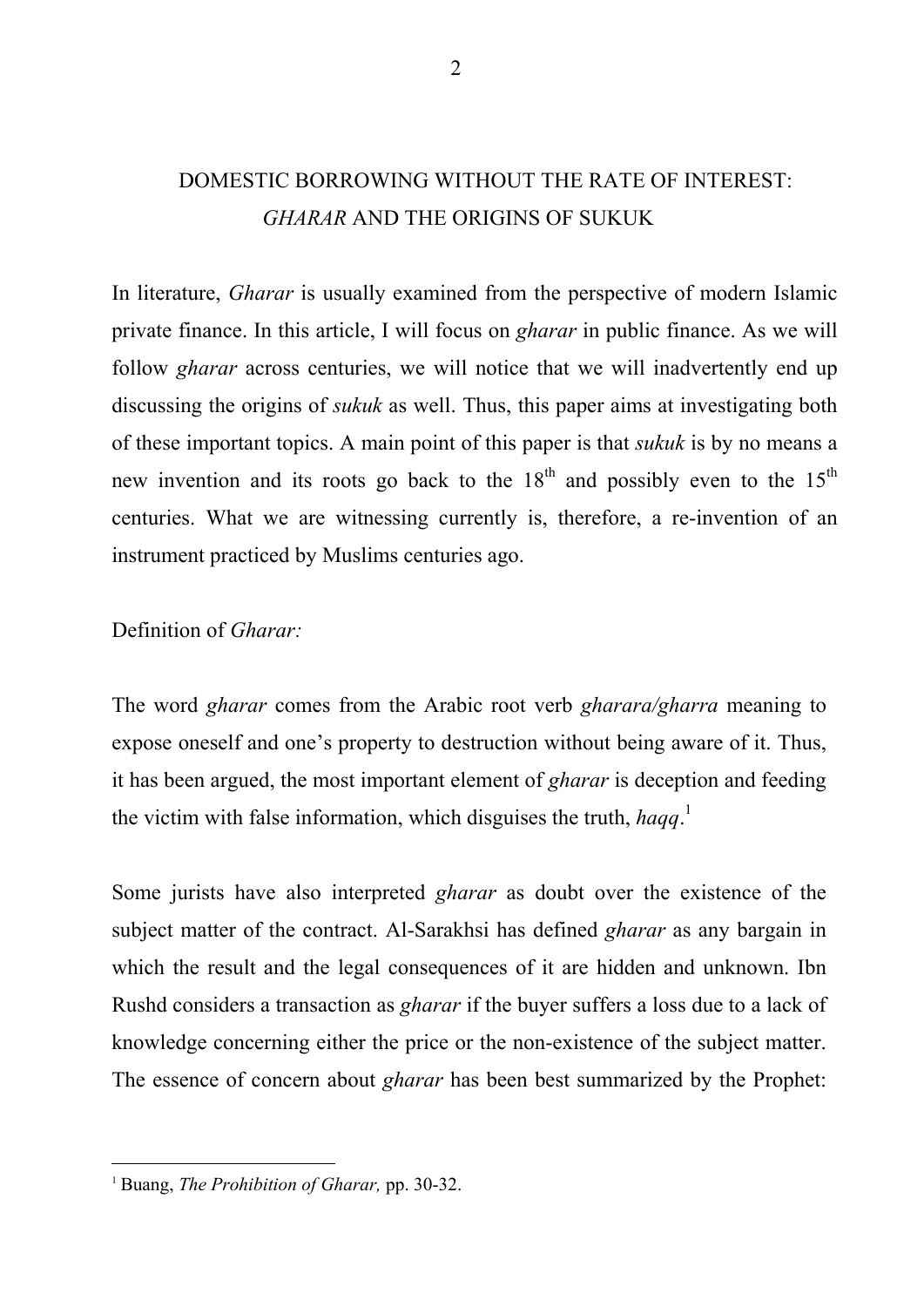"*La darar wa-la dirar",* meaning that "there shall be no unfair loss, nor the causing of such loss".<sup>2</sup>

This may, at first, appear to be confusing, because bulk of the classical literature, particularly referring to business partnerships, emphasizes the importance of risk. It is also well-known that *riba* is prohibited primarily because instead of sharing, all the risks are transferred to the borrower. Thus, clearly, Islam cannot be against the concept of risk. What then has the Prophet meant with the above statement? This has been explained by Ibn Taymiah:

"It is well-known that Allah and His Messenger did not prohibit every kind of risk. Nor all kinds of transactions that involve the possibility of gain or loss or neutrality are prohibited. What is prohibited among such kinds is eating wealth for nothing, even if there were no risk, not that risk as such is prohibited"<sup>3</sup>

Once again, the emphasis is on risk-sharing. Indeed, what is prohibited is "eating wealth for nothing". Thus we reach the conclusion that while in a transaction involving two or more partners, shared risks are permitted and constitute no *gharar,*risks unshared and imposed solely on one of the partners are not permitted and constitute *gharar*. This can be considered a corollary of the prohibition of *riba*.

Al-Dhareer has identified 14 different *gharar* types.<sup>4</sup> Two of these, "ignorance of the quantity of the object" and "contracting on a non-existent object" are the ones that are, particularly, relevant for this paper.

<sup>&</sup>lt;sup>2</sup><br><sup>2</sup>Sunusi, "*Gharar*", pp. 87-100.<br><sup>3</sup> al-Suwailem, "Objective Measure", p. 601.

<sup>4</sup> Al-Dareer, *Al-Gharar*, p. 11.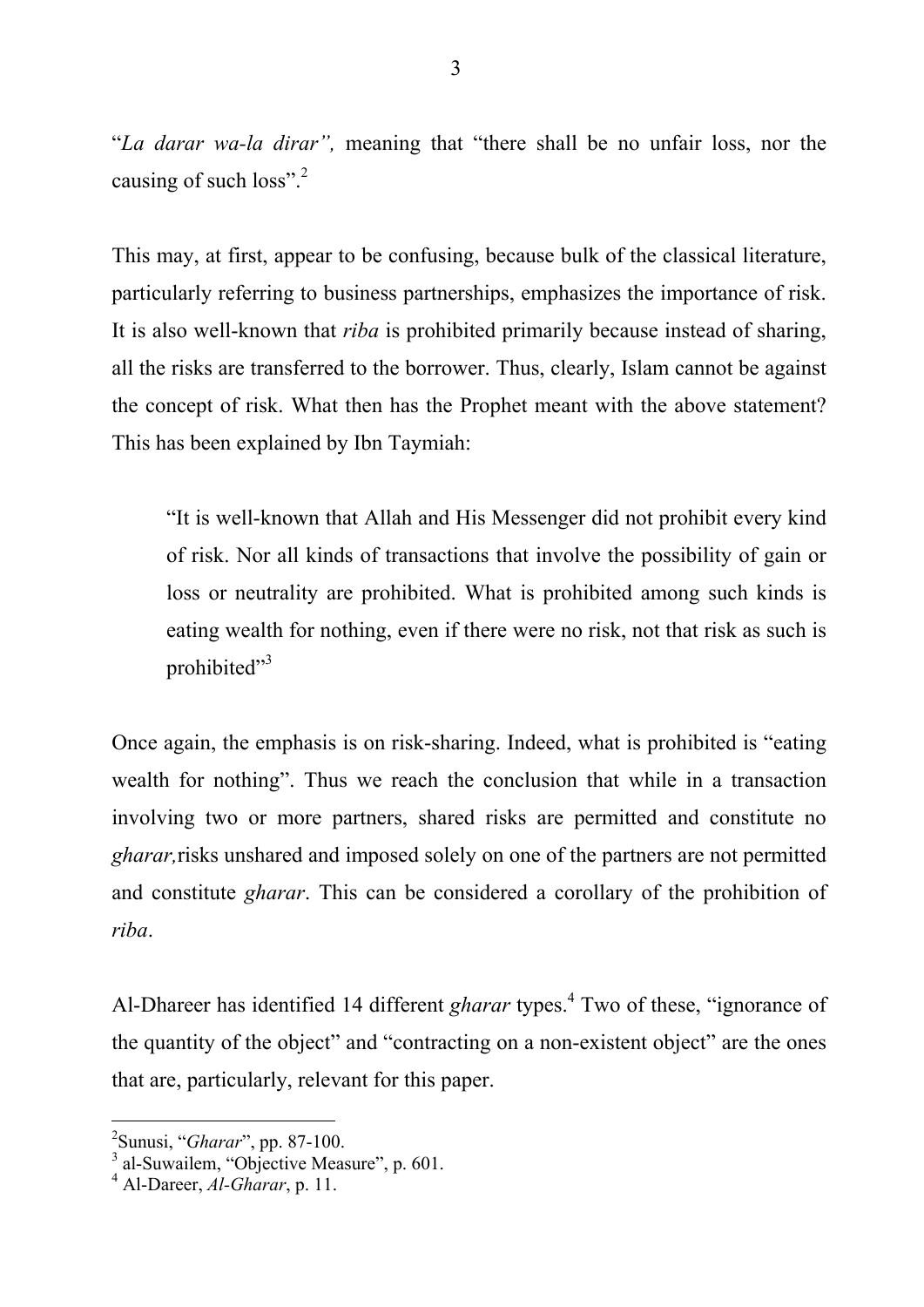Concerning the first, if an object is not in sight, knowledge of its quantity is a condition for its validity. As we will see, this has direct relevance for the history of Islamic public finance.

Concerning the second, i.e., contracting on a non-existent object, there are nonexistent items whose sale implies no *gharar* because, the consequence of the sale is not hidden from view. For example, sale of things which are non-existent at the time of the contract but which are *customarily certain to exist*, or the sale of things which will *come into existence in succession* imply no *gharar*.

Al-Dhareer has clarified the issue as follows: "every non-existent object whose future existence is uncertain must not be sold, and every non-existent object whose future existence is normally ascertainable, may be sold."<sup>5</sup> The term "future" existence normally ascertainable" is of crucial importance here.

Necessity (*maslaha*) is considered to be of paramount importance in determining whether a contract is a "*gharar*" contract.<sup>6</sup> Therefore, it has been concluded that it is the Lawgiver's justice and mercy to permit contracts that people need even if they contain "*gharar".<sup>7</sup>*

After this introduction, we will now focus on the question as to what extent a powerful Islamic state in the past dealt with the problem of *gharar* while financing itself.

Tax Collection:

<sup>-</sup>5 *Ibid.* p. 32.

<sup>6</sup> This is based upon the verse "He made no hardship for you V:157; *Ibid.,* p. 49.

<sup>7</sup> *Ibid.,* p. 49.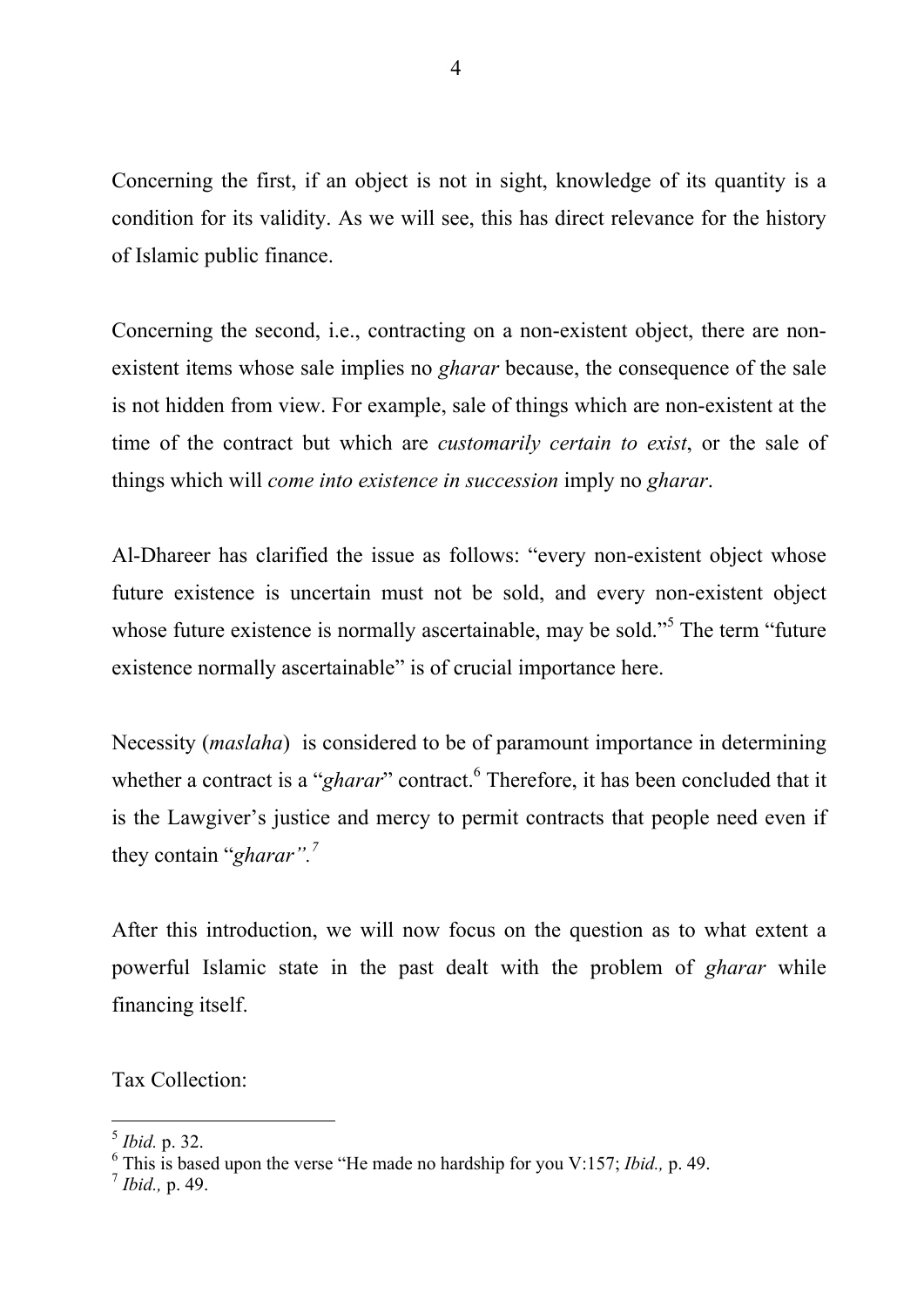Referred to in literature as tax-farming, the most widespread form of Ottoman tax collection during much of the  $15<sup>th</sup>$ -17<sup>th</sup> centuries was the *iltizam*. While the origins of this system was known as *iqta'* and can be traced to the earliest periods of Islam, it appears to have extended in the following centuries. Indeed *igta'* and its derivatives were widespread and found application from the Balkans to India.<sup>8</sup>

This was a method of tax collection through public auctions and worked as follows: In this system, the state delegated its right to collect taxes to an entrepreneur. Thus, taxes were actually collected by the private enterprise. The state chose the entrepreneur who would collect taxes on its behalf through competitive public auctions. The Ottoman tax collector, the *mültezim,* was basically a risk taker, an entrepreneur. He competed with others to be appointed as the designated tax-farmer. The competition was in the form of commitments. The entrepreneur who committed himself to pay the highest amount to the state was appointed as the *mültezim* to a specific tax-source, *muqata'a.* This authorized him to collect taxes from this tax source for a given period, usually from a year to three years.

Whenever a tax-farmer committed himself to collect a certain amount of taxes from a tax source and promised to pay the state a certain amount, he took a calculated risk based upon previous records and experience. Consider, for instance, collection of customs from a given port. The tax-farmer would base his decision to make his bid on the estimated amount of numbers of ships that would use the port. Because, the number of ships, the amount of goods they will

 8 See on this, Morimoto, *Fiscal Administration of Egypt*; Cizakca, *A Comparative Evolution,*  pp. 136-138.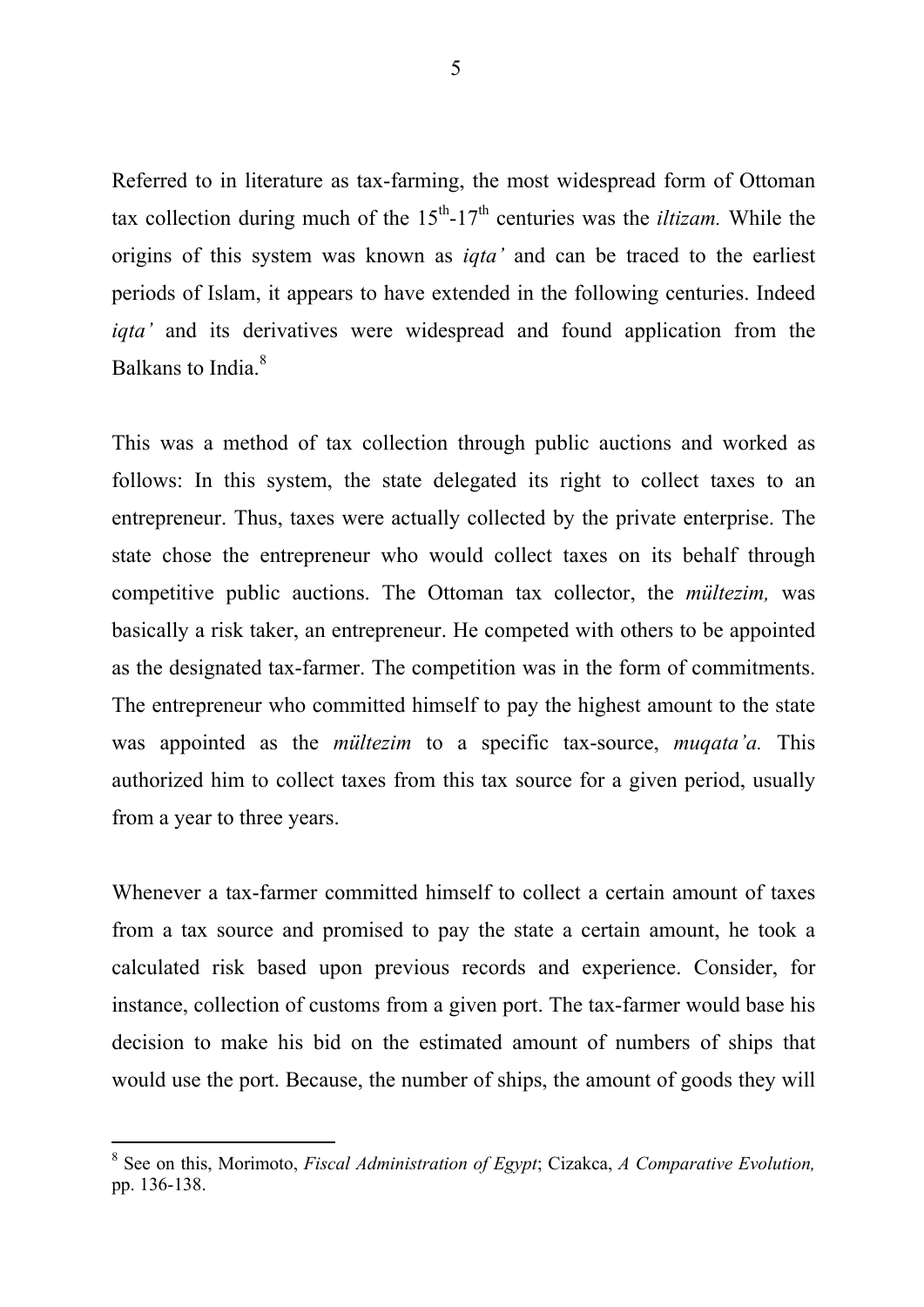bring and the amount of customs revenue to be collected are not known, there appears to be *gharar* here. If despite this uncertainty, this institution has been allowed to operate for centuries in various Islamic societies, this was probably based upon the two criteria we have mentioned above.

First, consider the sale of things which are non-existent at the time of the contract but which are *customarily* certain to exist, or the *sale of things which will come into existence in succession*. Obviously, the piecemeal arrival of ships to the port throughout the year means a gradual "coming into existence in succession". This pertains to Al-Dareer's conclusion that "every non-existent object whose future existence is normally ascertainable, may be sold". There is no doubt that while the future existence of the amount of goods to be unloaded and taxed in the port continued to be uncertain, based upon customary previous experience, "future existence was normally ascertainable".

The second criterion pertains to necessity. We have noted above that most *mazhab*s permit contracts on account of necessity even though they may bear the element of *gharar*. The necessity in this case was due to the fact that all early modern states collected their revenues (taxes) in kind and had difficulty converting these to cash. This conversion was made by entrepreneurs through the system of tax-farming. For all pre-modern states, in the Islamic world as well as the west, this conversion was vitally important.<sup>9</sup>

We can therefore conclude that based upon this criterion, necessity, tax-farming was permitted in most Islamic states throughout history. We will now focus on how the system of tax-farming evolved within the framework of Ottoman public

<sup>-</sup>9 Hicks, *A Theory*, ch. 6.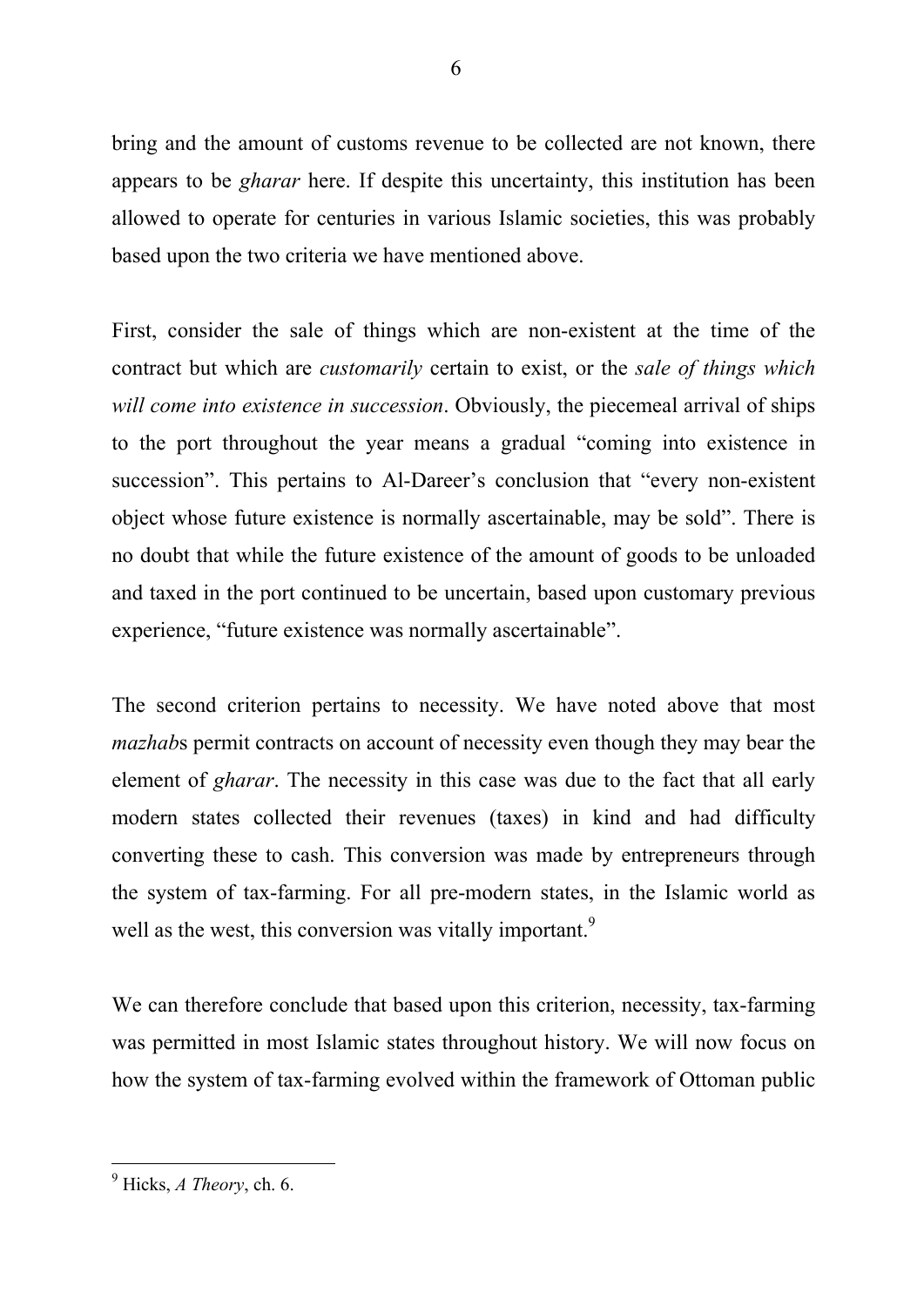finance. This institutional evolution will also inform us how the nature of *gharar* 

Evolution of Ottoman Tax-farming:

has changed over time as well.

Tax-farming played a very important role in Ottoman public finance. Indeed, in the year 1527, as much as 80 percent of the Egyptian revenues were collected through the *iltizam* system.<sup>10</sup>

The *gharar* element appears to have emerged in two different types in this system. First, at the time of the auctions when the *mültezim* committed himself, the amount of revenue to be collected from the tax-source was not known. Second, the tenure of the tax-farmer was also not known. This meant that although the intended duration of his contract may have been, say, three years, the actual duration may have been much less, say a year only. This is because, the state did not commit itself to any specific duration and was free to give the tax-farm to another tax-farmer at any time. Thus, the tax-farmer could never be sure to collect the amount he envisaged both because of the uncertainty of supply and because of the uncertainty of his own tenure.<sup>11</sup>

These uncertainties, i.e., *gharar* elements of the two types, eventually started to have impact and undesirable consequences for the Ottoman public finance began to emerge. To start with, tax-farmers facing uncertain tenures and wishing to start making profits as soon as possible, felt the need to maximize revenue at the shortest possible time. This meant that producers were harassed by these tax-

<sup>10</sup> Çizakça, *Comparative Evolution*, ch. V.

<sup>&</sup>lt;sup>11</sup> If the tax-farm was given to another *mültezim*, the first tax-farmer was naturally reimbursed.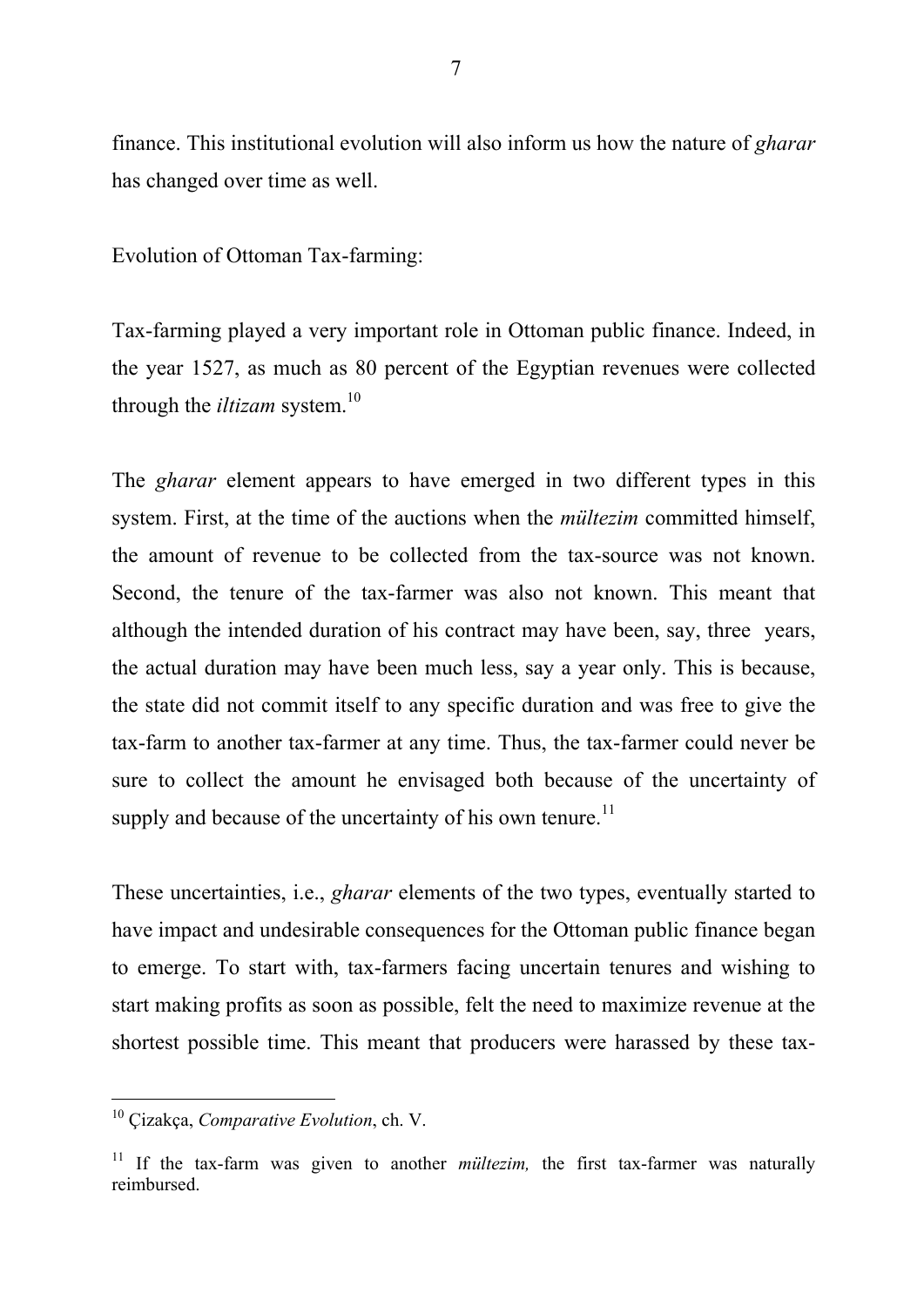farmers. Moreover, over-shadowed by such *gharar,* tax-farmers simply did not make any investments to improve the productivity of the tax-source they were controlling. But it was not only the tax-farmers, the state was also interested in obtaining the maximum revenue at the shortest possible time. These developments eventually led to certain improvements in the system. Each such improvement played a role in the evolution of the Ottoman public finance.

To start with, as the state felt an ever increasing urgency to collect its revenue at the shortest possible time, it began to demand from the tax-farmers to pay their commitments up-front. This increased the *gharar* element even further. Meanwhile, commitments were also continuously increasing. Risks as well as capital committed rapidly surpassed the means of single entrepreneurs and partnerships had to be formed. Tax-farms which were particularly lucrative could only be obtained by paying the state the promised amount in cash and upfront. But when no tax-farmers capable of paying upfront could be found, the state relented and allowed them to pay in instalments.

Payment in installments led to another problem – this time it was the state which was facing *gharar.* After all, the state had firm commitments to pay its military and wanted to make sure that the committed amount would actually be paid. Indeed, payments to the military constituted bulk of the state expenditure.<sup>12</sup> To ensure payment, it demanded surety from tax-farmers. A *kefil* , a person who agreed to stand as surety for the tax-farmer, had to be introduced.

It has been argued that since no one would normally assume the risks of being surety without something in return, the *kefil* must have been actually the silent

 $12$  Other vital services such as health, education etc., were financed, organized and maintained by the waqf system. See on this, Çizakça, *Philanthropic Foundations.*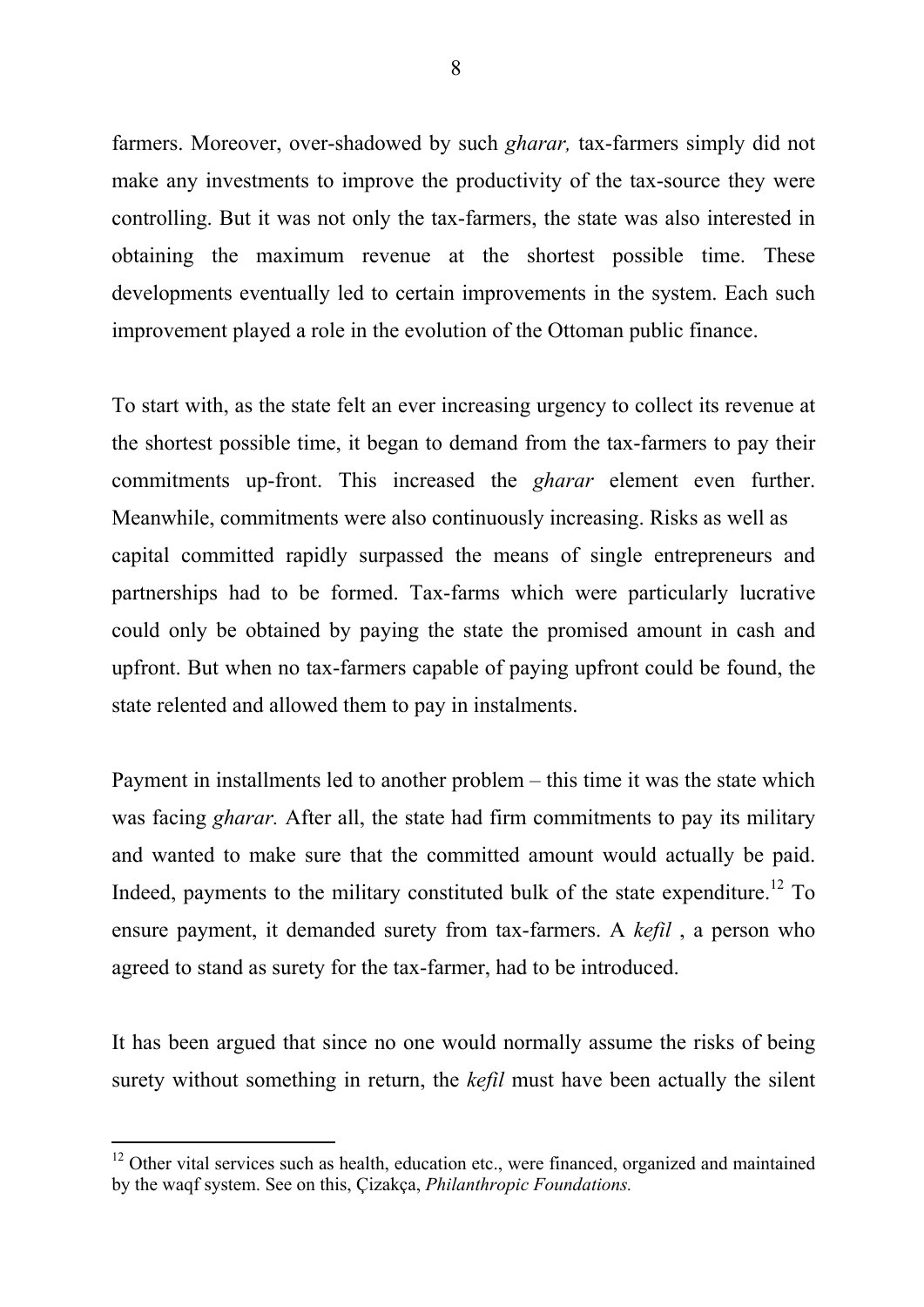partner, *rab al-mal*, of the tax-farming partnership.<sup>13</sup> Since archival evidence does not give evidence of a uniform procedure regarding the *kefil*s of failed taxfarming partnerships, this inconsistency has been explained by the changing liability structures of classical Islamic partnerships. Put differently, it has been argued that while *kefil*s of *mudaraba* type tax-farm partnerships would only be held responsible to pay the amount of their initial investment (limited liability), *kefil*s of the *mufawada* type partnerships assumed an unlimited liability and could be subject to confiscation even imprisonment.<sup>14</sup>

In view of these relative liabilities, it seems reasonable to assume that while the *kefil*s must have preferred to associate themselves through *mudaraba*, the state must have preferred tax-farmers associated through *mufawada.* These arguments, which should be considered as hypotheses, can only be vindicated by analyzing actual contracts between tax-farmers and their *kefil*s, a task not yet attempted.<sup>15</sup>

The *kafala,* surety, system just described, does not appear to have provided sufficiently reliable revenue to the state. This is only natural, for what the state could collect from the economy always depended on the economic conjuncture, which fluctuated. While competition among the tax-farmers in times of rapid economic growth led to ever increasing revenues (auction prices) from the taxfarms, in times of stagnation, revenues fell. Consequently, despite the *kafala,* the uncertainty the state faced was such that it decided to shift the entire uncertainty upon the shoulders of the tax-farmers and their partners, thus increasing the *gharar* further.

<sup>13</sup> Çizakça, *A Comparative Evolution*, ch. V.

<sup>14</sup> *Ibid.*, p. 148.

<sup>&</sup>lt;sup>15</sup> It is possible to do this research among the  $11,000$  volumes of Istanbul Ottoman Court Registers, held in the office of the *Mufti* of Istanbul.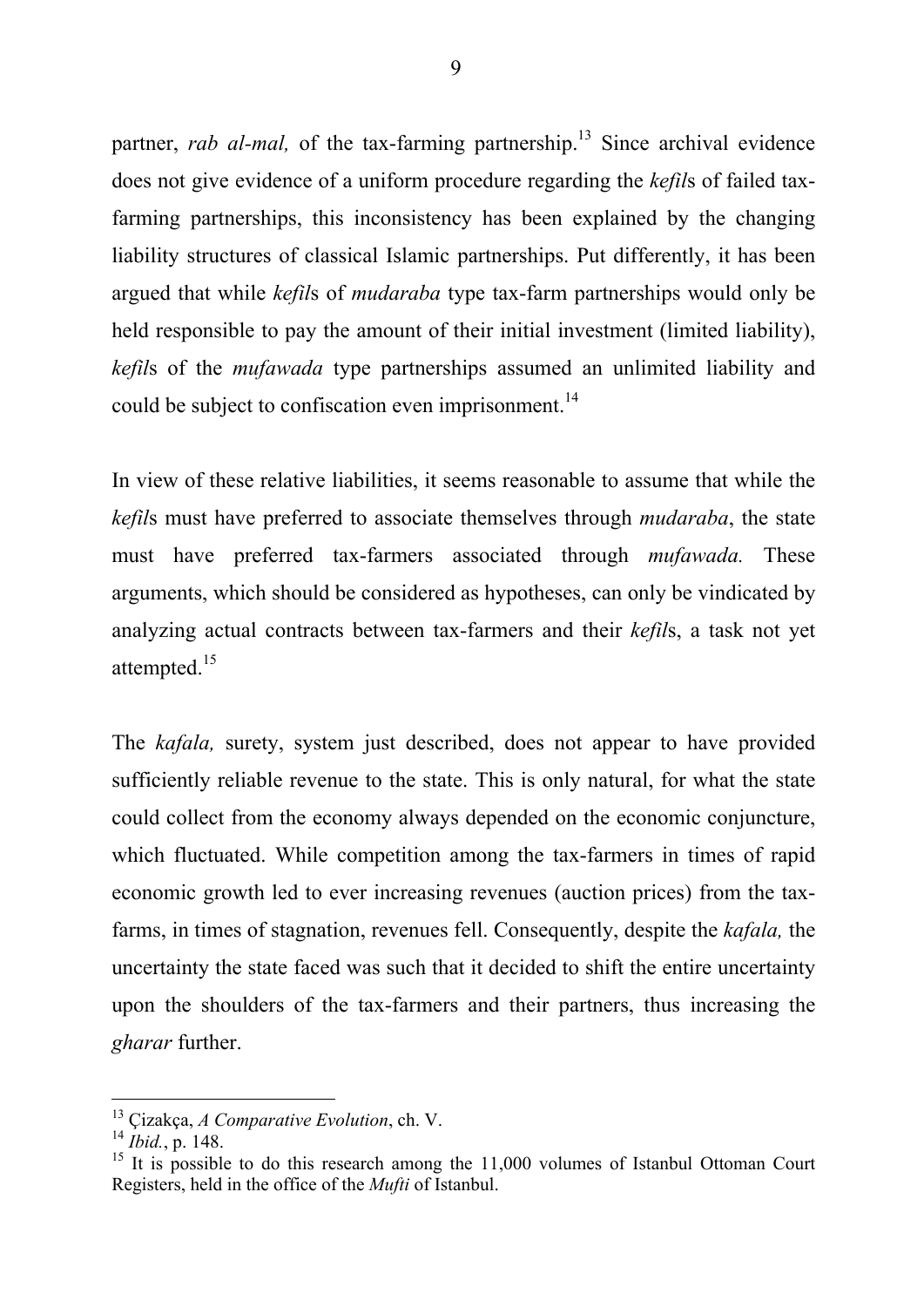The Malikane System:

-

This happened when the Ottoman state unexpectedly faced a situation that threatened its very survival. The crisis came with the second siege of Vienna in 1683, when a long war ensued that lasted until 1699. This war resulted with significant territorial loss for the first time.<sup>16</sup> Huge budget deficits were the result and there was an urgent need to increase revenue substantially at the shortest possible time. The solution was found in the *Malikane* system introduced in 1695.

The new system reflects the ever increasing risk aversion of the state and what it was prepared to do to mitigate its risks. In a nut shell, *malikâne* transferred to the entrepreneurs, *malikânecis,* the right to collect taxes from a given tax-farm for a life time, in return for a large lump sum payment made upfront, *muajjalah,*  combined with more modest and fixed annual payments called, *mal.* The state calculated a minimum rate for the *muajjalah* as, two to ten times the annual average estimated profit of the tax-source. These calculated amounts were then displayed at the doors of the Finance Ministry in Istanbul. The candidates then came and registered the actual *muajjalah* amounts they were prepared to pay. The highest bidder obtained the right to collect taxes from a certain tax-source for the rest of his life.

It will be argued here that the *gharar* element must have reached to new heights in this system. This is because, the *malikânecis* were now asked to pay a very large amount upfront on the assumption that they would be able to cover their

<sup>&</sup>lt;sup>16</sup> From 1300 to 1683 the Ottoman state normally expanded and did not suffer any major loss of territory. The only exception was the defeat suffered in 1402, when Tamerlane attacked Anatolia – a war between Turks.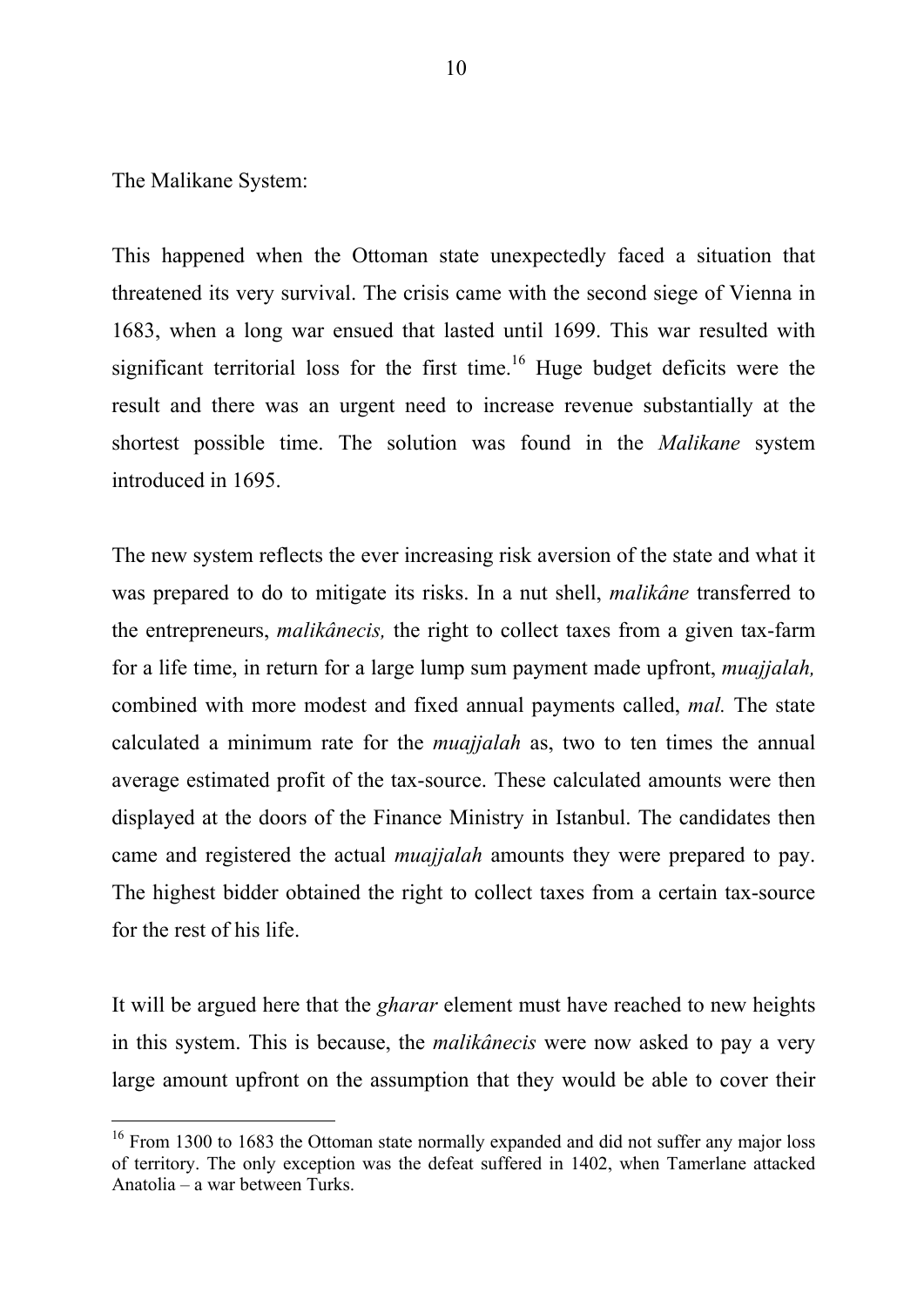expenses in the future. There were two different uncertainties here. First, the entrepreneurs had to guess how much taxes they would be able to collect, which would be a function of the economic conjuncture in the future and second, they would have to assume that they would live, at least, a certain amount of years. This was particularly important because, *malikâne* did not entail a transfer of property rights to the entrepreneur – it was made clear that the tax-farm could not be inherited by his offspring (s) and that it would be taken away from his family upon his death.<sup>17</sup> These risks were somewhat mitigated by the possibility of selling the *malikâne* to third persons. But such sales were subject to a tax of ten percent of the original *muajjalah* amount paid.

The *malikânecis* could keep their tax-farms as long as they paid regularly the annuities, *mal.* Thus, the state was once again minimizing its risks. Indeed, if a *malikâneci* failed to pay the annuity, he would loose his tax-farm. Consequently, the very large *muajjalah* paid upfront constituted a strong surety for the regular payment of the annuities.

In short, in the *malikâne* system the risk aversion of the Ottoman state had reached to the maximum and all the risks were transferred to the tax-farming entrepreneurs, who were primarily members of the military class, the so-called *askerî.* In return for this, the military/entrepreneurs were granted near complete property rights for as long as they lived. It has been argued that the *malikâne* 

 $17$  It will be argued here that if the tax-farm had been obtained by several tax-farmers in a partnership, the termination of the *malikane* would depend on the number of partners. If the partnership comprised one or two partners, death of one of them would lead to the termination of the partnership and the *malikane* would be taken over by the state. If, however, the partnership comprized three or more partners, the *malikane* would continue. This is a hypothesis inferred from the partnership law and needs to be tested within the framework of the *malikane* system. For further details see; M. Çizakça and M. Kenanoğlu, "Ottoman Merchants".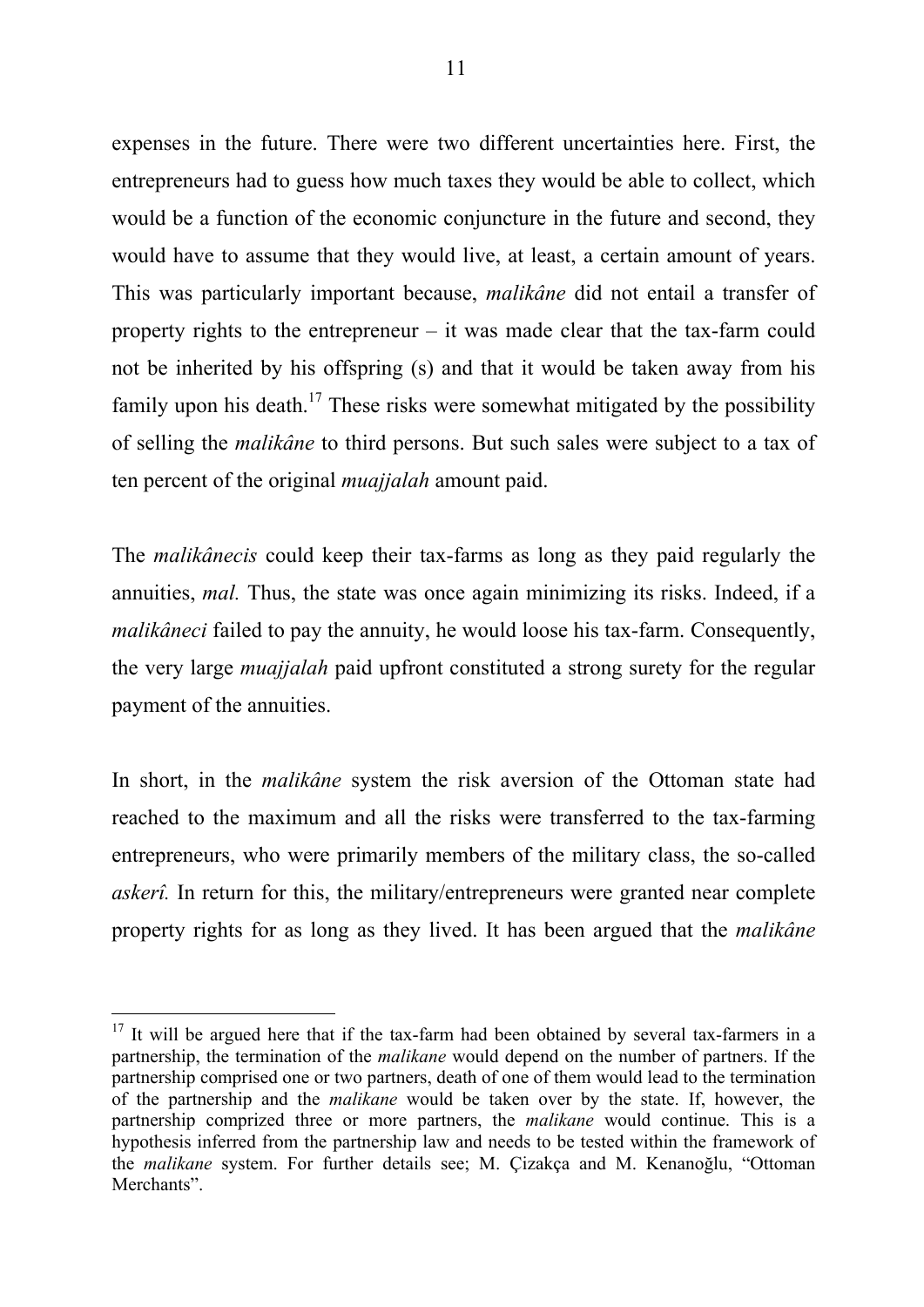system paved for members of the Ottoman *askerî* class the way towards full private ownership.<sup>18</sup>

The *malikâne* system achieved the following: First, the massive budget deficits were minimized and in 1701 a substantial budget surplus was achieved.<sup>19</sup> Second, it improved substantially the reliability of tax collection. Indeed, in the earlier *iltizam* system in times of depression, some tax-farms remained unsold – a situation which must have led to a considerable loss of revenue for the state. This problem was solved by the *malikâne* system by selling the tax-source on a life-term basis. Indeed, once sold this way, the state no longer had to worry about selling it at the next auction. The next auction did not take place until the *malikâneci* died.

#### The *Esham:*

-

About 80 years after the establishment of the *malikâne* system and despite the improvements achieved in its finances, the Ottoman Caliphate faced another disaster. In the year 1774, its armies were defeated, this time by the Russians, and a hefty war indemnity had to be paid. The situation demanded an urgent reform of the public finances. The solution was found in the introduction of a new system called, *esham.* 

In comparison to *malikâne,* whereby the entire stream of revenue of a tax-farm was auctioned off to the highest bidder for his life-time, in *esham,* the annual revenue of a tax-farm was divided into equal shares and each share was sold off.

<sup>18</sup> Çizakça, *Comparative Evolution,* pp. 160-163. While civilians enjoyed property rights, as embodied in Islamic law, members of the *askerî* class did not. This progress was arrested in 1775 with the introduction of the *esham* system, when tax-farms came to be managed directly by the state.

 $19^{\circ}$  Genc, "Malikane Sistemi", p. 236.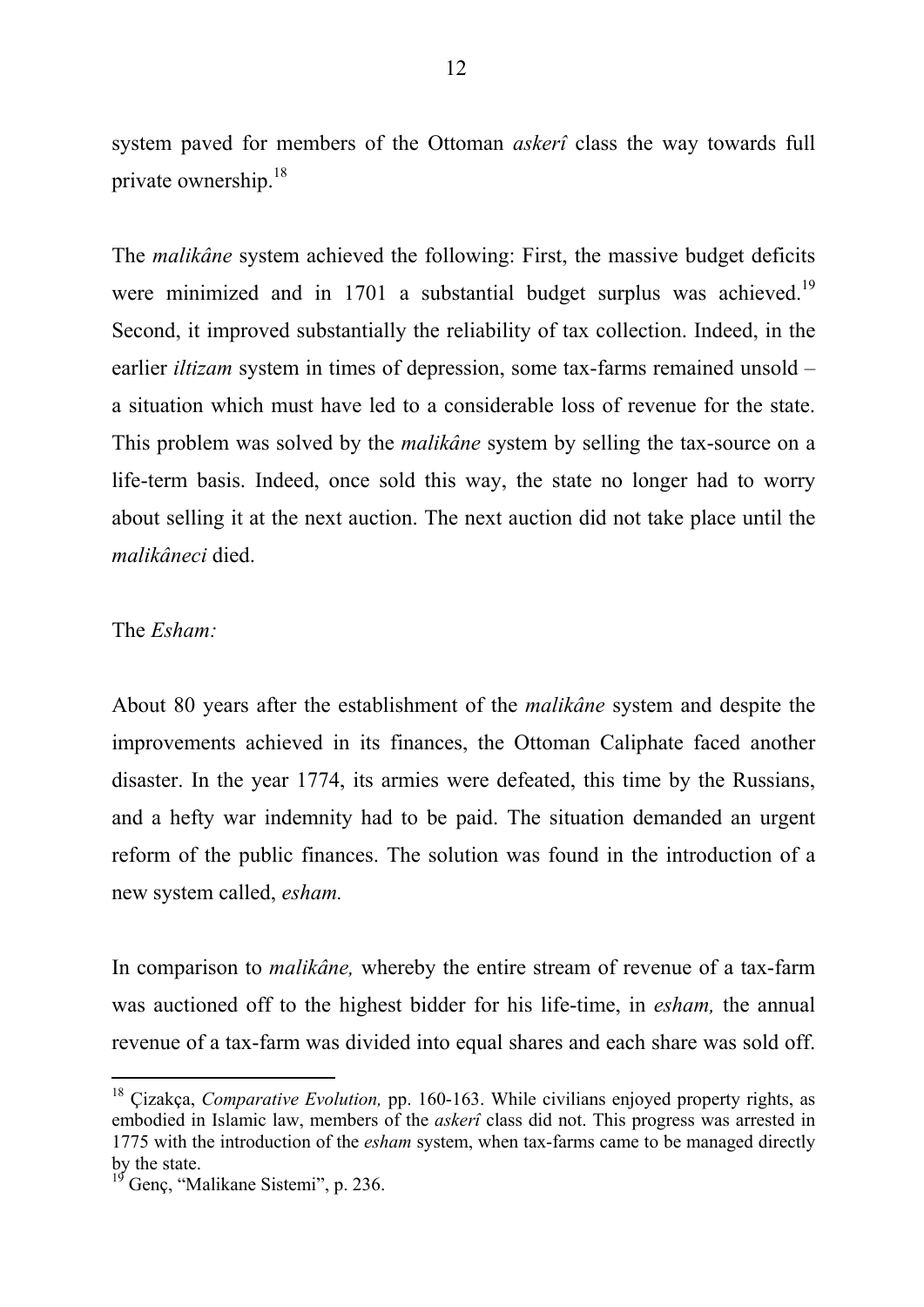Once bought, the purchaser of a share, *sehm,* continued to receive the same annual revenue for his life–time.

The initial steps to establish the new system appear to have been taken in 1758, when the Ottoman state decided to take over one of the most lucrative tax-farms in the empire, the Tobocco Customs of Istanbul.<sup>20</sup> This tax-farm had already been sold on life-term basis to a group of *malikâneci*s. So the state paid back to these people their original investments and evicted them. After taking over the tax-farm, it was soon noticed that the tax-farm generated an annual profit of one million *gruş*. In the year 1775, it was decided to apply a new method. This meant that the management of the tax-farm would not anymore be given to an entrepreneur. Instead, it was going to be managed by the state and the annual profit was going to be divided into equal shares and each one of these shares was going to be sold on life term basis. Careful calculations had indicated that the tax-farm would definitively generate at least 400,000 *gruş* profit annually. This figure was reached after deducting all expenses from the gross profit of one million *grus* mentioned above. It was decided to divide this net profit figure into 160 shares. Thus each share was able to generate 2,500 *gruş* net annual profit. Shares were offered for sale from April 1775 on. The price of each share, known as the *muaccele* as in the previous system, was determined to be 12,500 *gruş*. This meant that if all the shares were sold off, the treasury would receive two million *gruş*.

<sup>20</sup> Yavuz Cezar, *Osmanlı Maliyesinde Bunalım ve Değişim Dönemi* (Istanbul: Alan Yayıncılık, 1986), s. 81.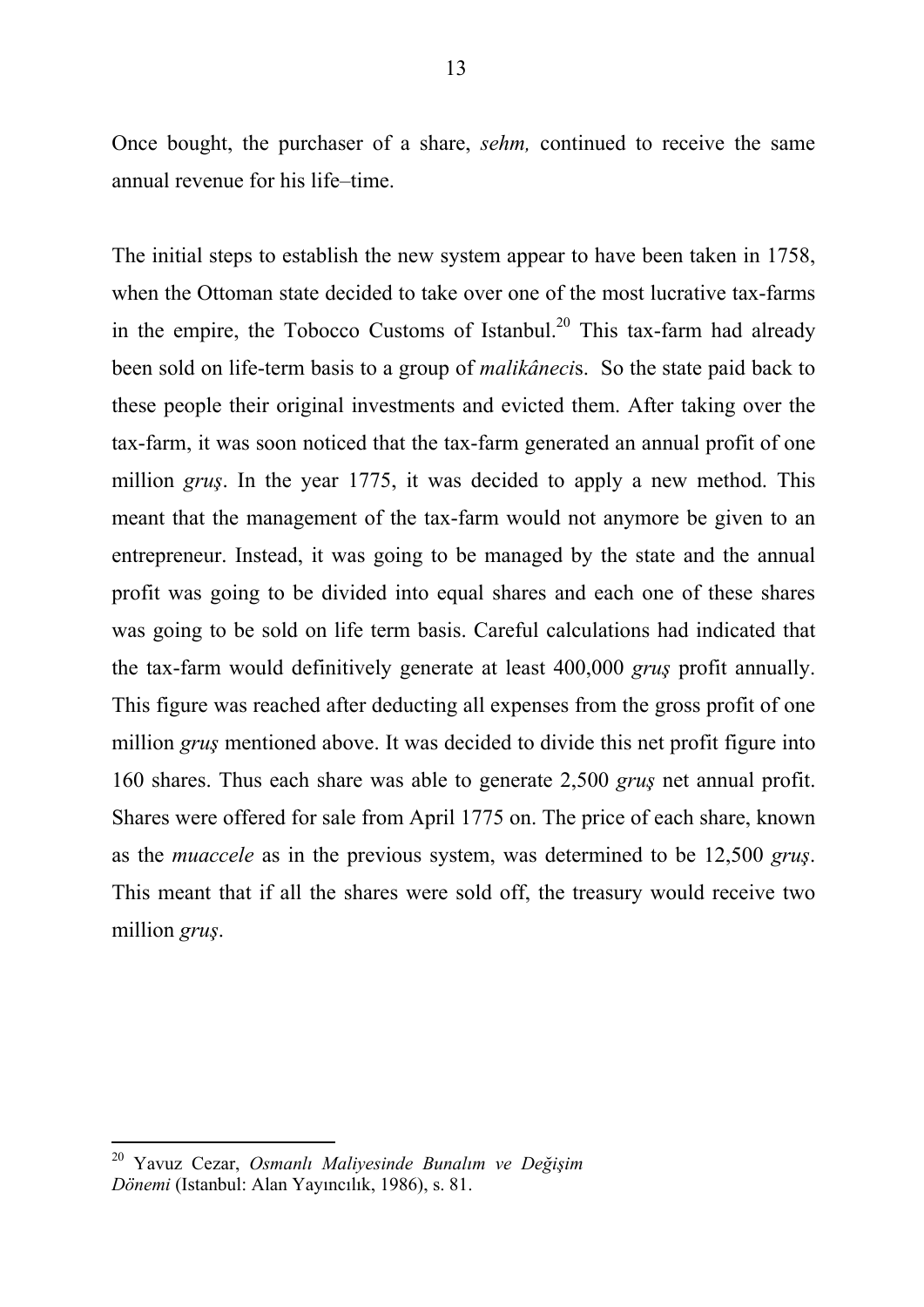As a matter of fact, all the shares were sold. This was probably facilitated by the fact that the returns were guaranteed by the state<sup>21</sup> and the shares were divided into smaller fractions. Successful marketing of *esham* shares led to the extension of the new system. This was done by incorporating ever more tax-farms into the system.

The fact that the state guaranteed a fixed return to *esham* owners did not make these shares usurious. This is because there were uncertainties. But since these uncertainties were shared between the state and the investor, they did not constitute *gharar.* To start with, the uncertainty of the investor: although he was guaranteed fixed annual returns, he could never be sure if he could recuperate his investment. Put differently, the investor could never know if he could live long enough so as to collect a total stream of annual revenues exceeding his initial investment. His risk was in the form of a short lifespan preventing him from collecting sufficient annuities to recuperate his total outlay. But this did not constitute a *gharar* situation because the state was also facing uncertainties. The uncertainty of the state was in the form of the unknown number of years that it would have to pay the annuities. If the *esham* share holders *in toto* enjoyed long lifespans, the total amount of annuities the state would have to pay would exceed the total amount of revenue it collected from the sale of *esham.* By the same token, the lifespan uncertainty eliminated *riba* despite the fact that *esham*  holders received guaranteed annuities. It should be added that the state did not commit itself to redeem the *esham* shares at a predetermined date.

*Esham* As the Origin of *Sukuk* - Securitization:

<sup>-</sup> $21$  The state guaranteed a minimum return per share. If the aggregate profit of a tax-farm unexpectedly increased, then the state issued new *esham* shares and sold them to the public. I owe this point to Mehmet Genç.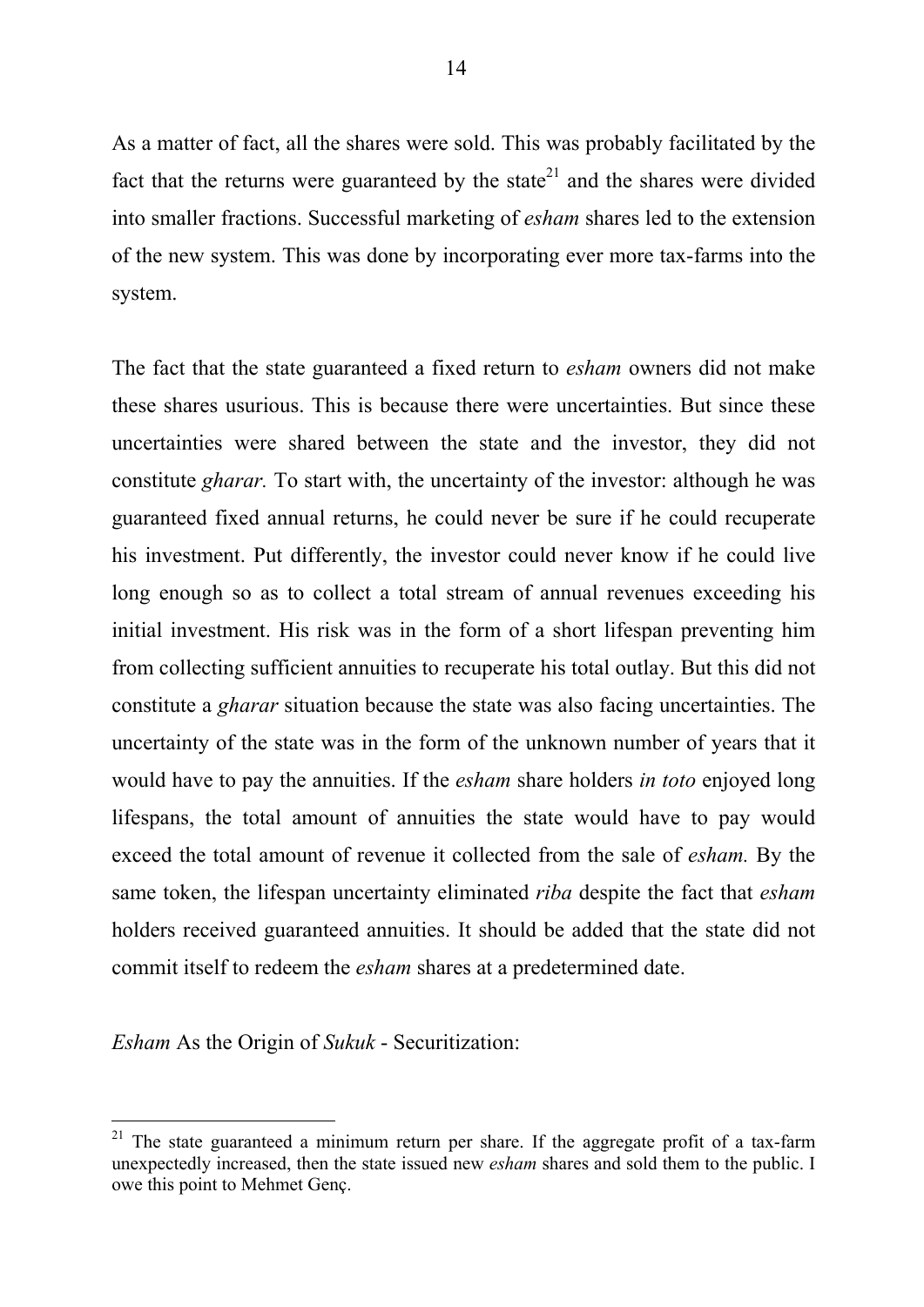Since modern *sukuk* are defined as "certificates of beneficial ownership rights in a pool of underlying assets…, which do not represent true ownership, but a right to returns for *sukuk*-holders ",<sup>22</sup> can we consider the Ottoman *esham* as the forerunner of *sukuk* ? To start with, it is well known that every modern *sukuk*  contains two distinct elements: generation of revenue and securitization of this revenue. The Ottoman *esham* did not contain the first element since it was based upon a ready source of revenue that belonged to the state. It was therefore merely a system of securitization of this already existing stream of revenue. The very first<sup>23</sup> Islamic securitization, therefore, took place in 1775 when the Ottoman state divided, *ex ante,* its expected revenue of 400,000 *gruş* from the tobacco customs of Istanbul into 160 equal shares and sold each share at a price of 12,500 *gruş*. This is clearly a process of securitization of the expected revenue. In this process, revenue generation was not needed as the whole enterprise was based upon an already existing source of revenue.

Process of Revenue Generation (Cash Waqfs):

-

For the origins of the process of revenue generation in modern *sukuk,* we need to go back to the Ottoman cash waqfs. This special waqf form has a long history and goes back at least to the fifteenth century. What made these waqfs special

<sup>&</sup>lt;sup>22</sup> Natalie Schoon, "Basel II and *Sukuk"*, p. 114. The full definition is as follows: "certificates of beneficial ownership rights in a pool of underlying assets, which either allow for the underlying assets to be considered as collateral (asset-backed *sukuk*) or not (asset-based *sukuk*). A specific form of Ottoman cash waqfs to be examined below, can be considered as asset-backed *sukuk*, since they secured the tenant's property as collateral until he paid off his debt. See also; Kuwait Finance House, "Introduction", p. lvii.

 $^{23}$  Historians usually try to avoid calling something "the very first". Indeed, it is perfectly possible that future research may reveal earlier examples. This does not, however, change the fact that within the limits of our *existing* knowledge, *esham* constituted the very first Islamic securitization.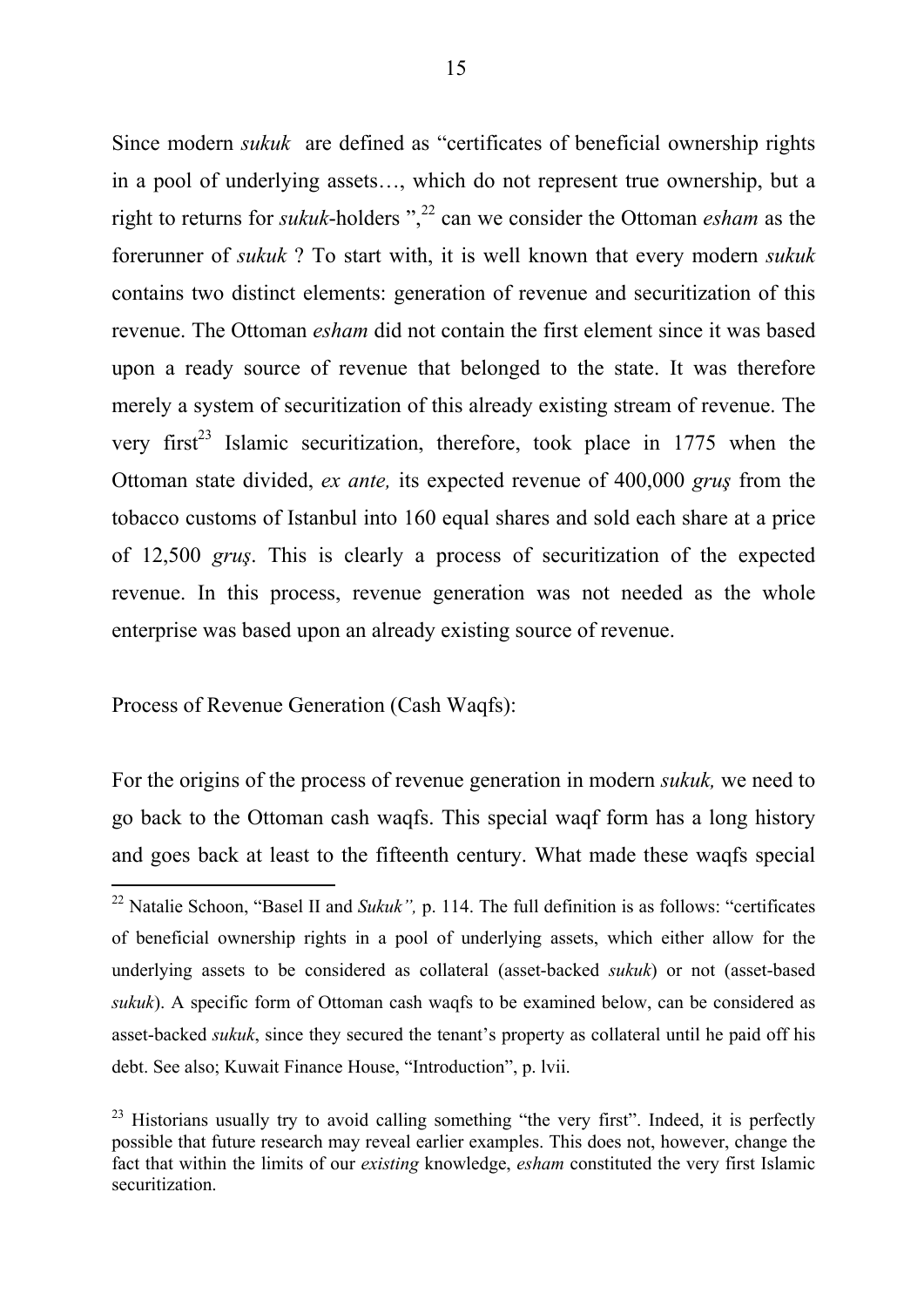was the fact that they were established with cash capital and had to invest this capital in order to finance the charity for which they had been established.<sup>24</sup> If we carefully examine the process of investing the endowed capital of an Ottoman cash waqf, we discover the very essence of the modern *sukuk al-ijarah.* 

A typical Ottoman cash waqf invested its endowed capital by a process called *istiglal.* This involved a sale-lease back-repurchase transaction and worked as follows: a borrower requesting to borrow a certain amount, offered to sell his house to the waqf for that amount. The waqf agreed to purchase it and paid the amount to the borrower. The borrower, then, requested to stay on in his house although it had now become the property of the waqf. His request was accepted in return for a rent and the borrower thus became a tenant of the waqf. After a certain amount of time, usually, a year, the tenant paid back to the waqf the price of the house (or the amount borrowed) and repurchased his property. In short, this was a sale-lease back-repurchase transaction, which we observe clearly in all *sukuk al-ijarah* transactions.<sup>25</sup>

Waqfs and the SPVs:

-

Finally, we must note another remarkable phenomenon: the SPVs observed in all modern *sukuk* operations, bear all the basic characteristics of classical Islamic waqfs. This is because, in conventional securitizations, an originator will create a trust whereby legal title of an asset is held by a trustee for the benefit of the beneficiary. The issuer, SPV, will issue certificates to investors and the proceeds of this issuance are invested in assets that are held on trust for the *sukuk* holders.

<sup>24</sup> Çizakça, *A History of Philanthropic Foundations.* 

 $25$  Naturally, there were other similar methods as well, where the tenant was simply requested to submit his house as collateral for the capital he borrowed. See; Çizakça, *Comparative Evolution,* pp. 131-134.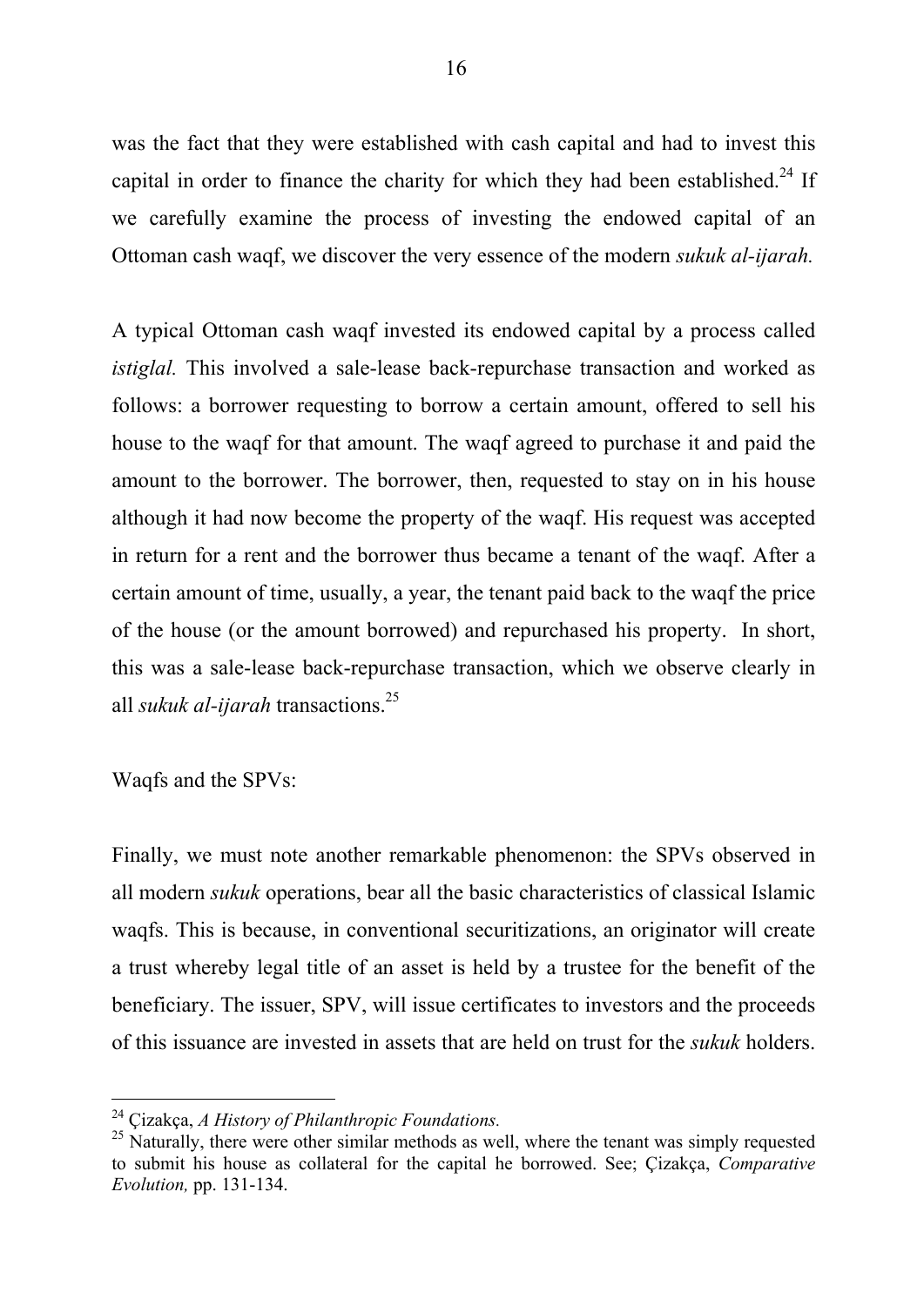Moreover, the assets held by a trustee do not form part of his own estate. The trustee is merely authorized to keep the assets by the powers given to him by the trust deed. The trustee is not at liberty to sell the *sukuk* assets.<sup>26</sup>

This entire description of the *modus operandi* of a modern *sukuk* and its SPV fit in perfectly well within the framework of a classical Islamic waqf. Consider the following:

- 1. "an originator will create a trust whereby legal title of an asset is held by a trustee for the benefit of the beneficiary". Simply replace the words, "originator", "trust" and "trustee" with "waqif", "waqf" and "mutawalli", then you have waqf. A "mutawalli" does exactly as described: he keeps the assets of a waqf created by an originator "waqif" for the benefit of a beneficiary.
- 2. "The issuer, SPV, will issue certificates to investors and the proceeds of this issuance are invested in assets that are held on trust for the *sukuk* holders". This refers to securitization, which we have observed for the first time in 1774 (*esham*). But the proceeds are *held on trust* for the *sukuk*  holders. Assets held by the trustee do not form part of his own estate. The trustee is merely authorized to keep the assets by the powers given to him by the trust deed. The trustee is not at liberty to sell the *sukuk* assets. This is clearly what the "mutawalli" does. He keeps the assets of the waqf in trust.

This remarkable similarity between the SPVs of a modern *sukuk* and waqfs should not surprise us. This is because, the modern SPVs are established as common law trusts. But the English trusts were originally borrowed from the Islamic world during the crusades. Indeed, Monica Gaudiosi has shown that

<sup>-</sup><sup>26</sup> Rahail Ali, "Legal Certainty", p. 95.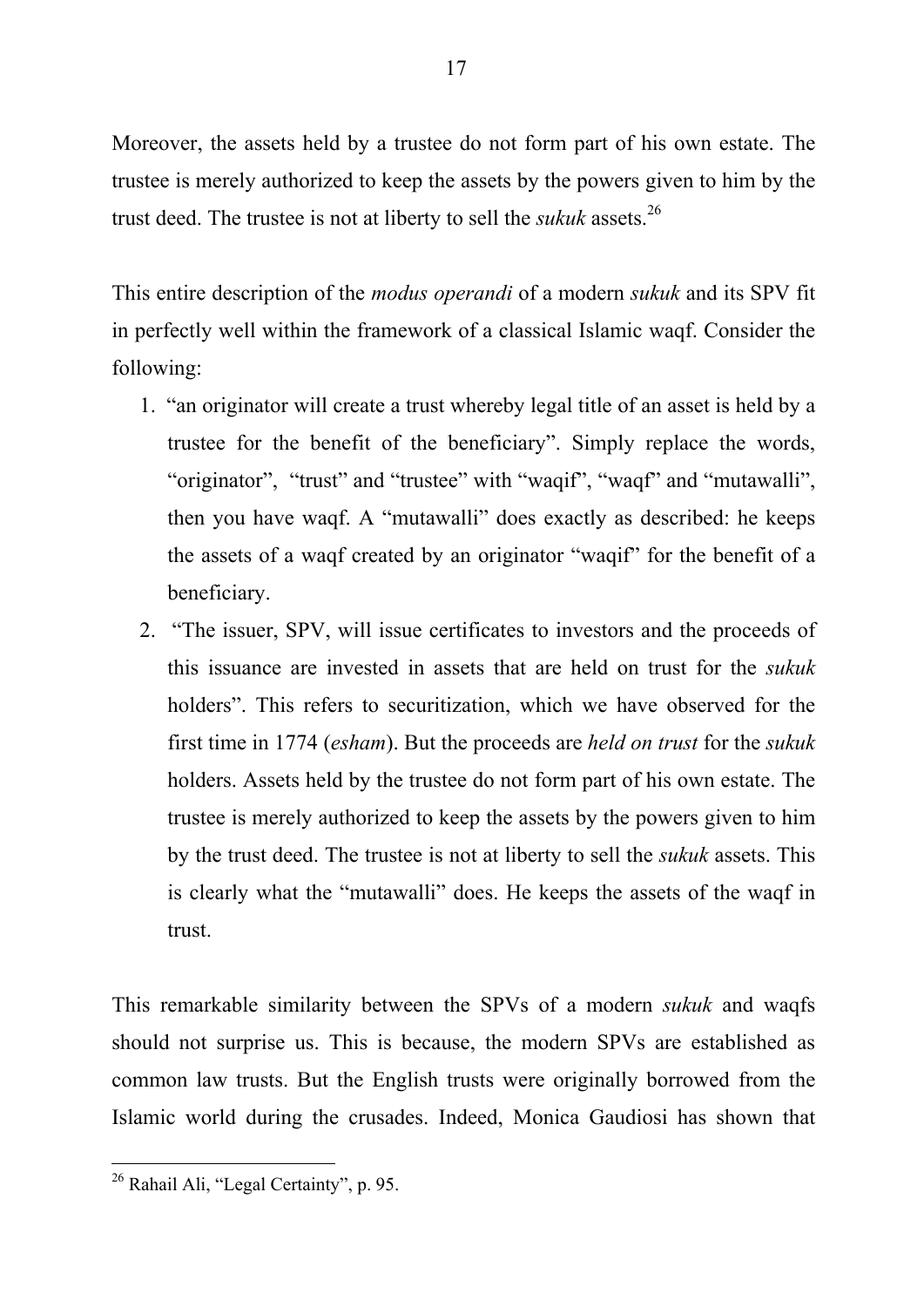even the Merton College of Oxford University was founded as a waqf in the year  $1264$ <sup>27</sup> Thus, we are talking about institutional borrowing in two cycles: waqfs borrowed by the English in the  $13<sup>th</sup>$  century, trusts borrowed from the English common law by Islamic financial engineers while designing the modern *sukuk.* The institutional similarities we have observed are therefore only to be expected.

### Conclusion:

Islamic public finance, more specifically, the Ottoman tax-farming contracts, had many uncertainties. Notwithstanding this, they were not considered as *gharar* contracts and were permitted. While we do not yet have definitive evidence explaining why they have been permitted, we can surmise that the permission was probably based primarily on three points: first, necessity, *maslaha.* Second, the argument "the revenue coming into existence in succession was normally ascertainable". Third, the fact that uncertainties and risks were effectively shared between the entrepreneurs and the state. When the Ottoman state wanted to reduce its risks to a minimum and shift bulk of them to the military/entrepreneurs, it had to improve property rights of the latter in compensation.

Although permitted, tax-farming contracts bearing *gharar* elements, had negative consequences in the long run. Much of the evolution of Ottoman public finance can be explained by the attempts to correct for these consequences. The final stage of this evolution led to the birth of the *esham* system.

In all probability, e*sham* constitutes the very first securitization of state owned assets in Islamic economic history. It can therefore be considered as one of the

<sup>-</sup><sup>27</sup> Çizakça, *Philanthropic Foundations* (Based upon Gaudiosi).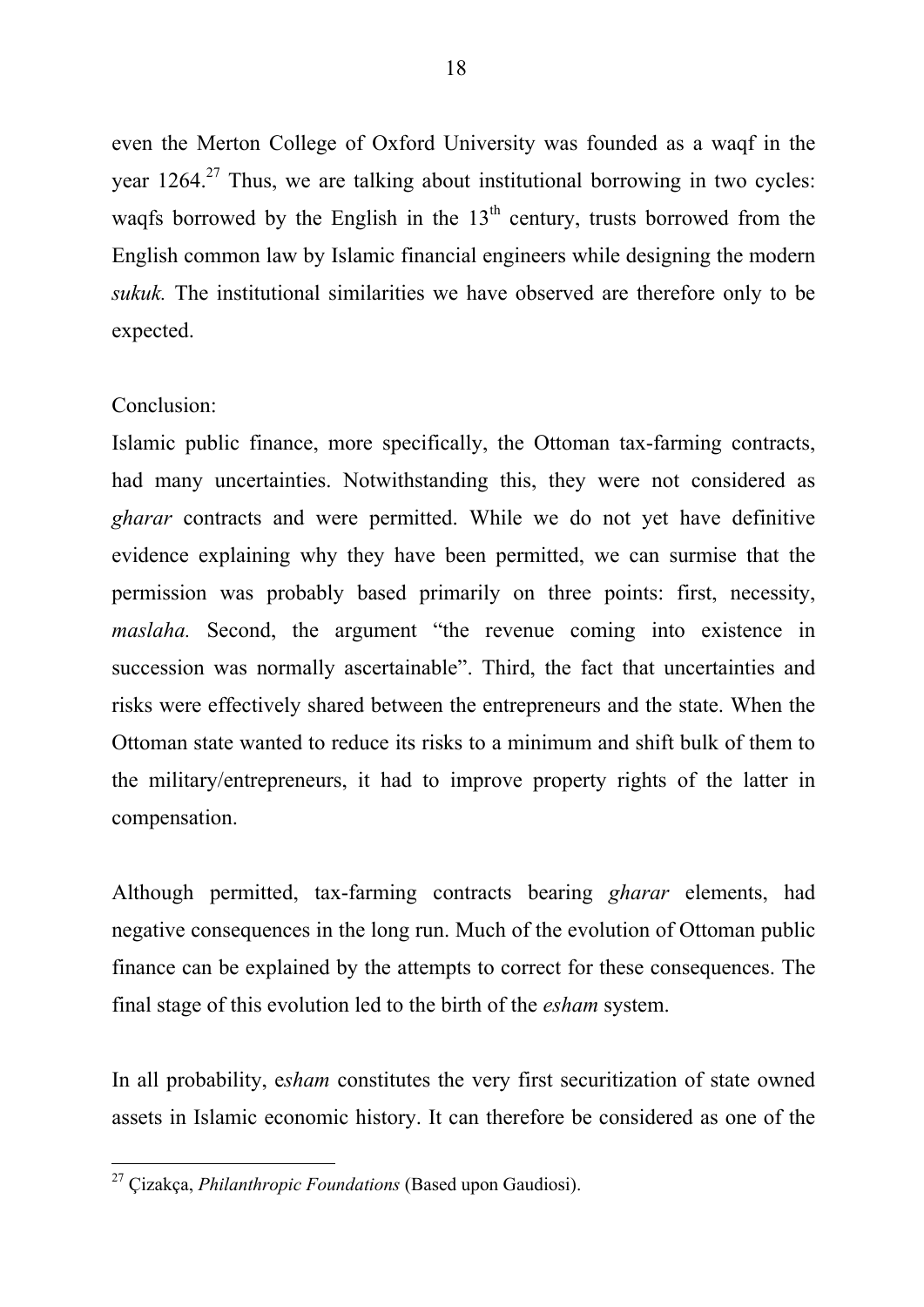two sources of the modern *sukuk.* The other pertinent source (with respect to revenue generation) were the waqfs. While the modern SPVs have all the basic characteristics of classical waqfs, the sale/lease back/repurchase transactions of the modern *sukuk al-ijarah* have their genesis in the Ottoman cash waqfs.

We should therefore be aware that many modern financial instruments which we think we are inventing, have actually been invented centuries ago. This is a humbling observation, which invites us to be more respectful of our own past and civilization. The lack of respect becomes particularly annoying when Muslim financial engineers borrow modern instruments of finance from England without realising that the English had borrowed them from us about eight centuries ago. The situation borders on the ridiculous when the same engineers complain that they cannot apply these "common law" institutions in Islamic countries dominated by the French civil law.<sup>28</sup> I have a strong feeling that if, instead of trying to deal with the complexities of the British and French laws, the same engineers simply focused on modernizing Islamic financial institutions of the past, they would discover a substantial short cut. But for that they need a sea change in their attitudes, which should start with having more respect for their own civilization.

<sup>-</sup><sup>28</sup> Rahail Ali, "Legal Certainty", p. 105.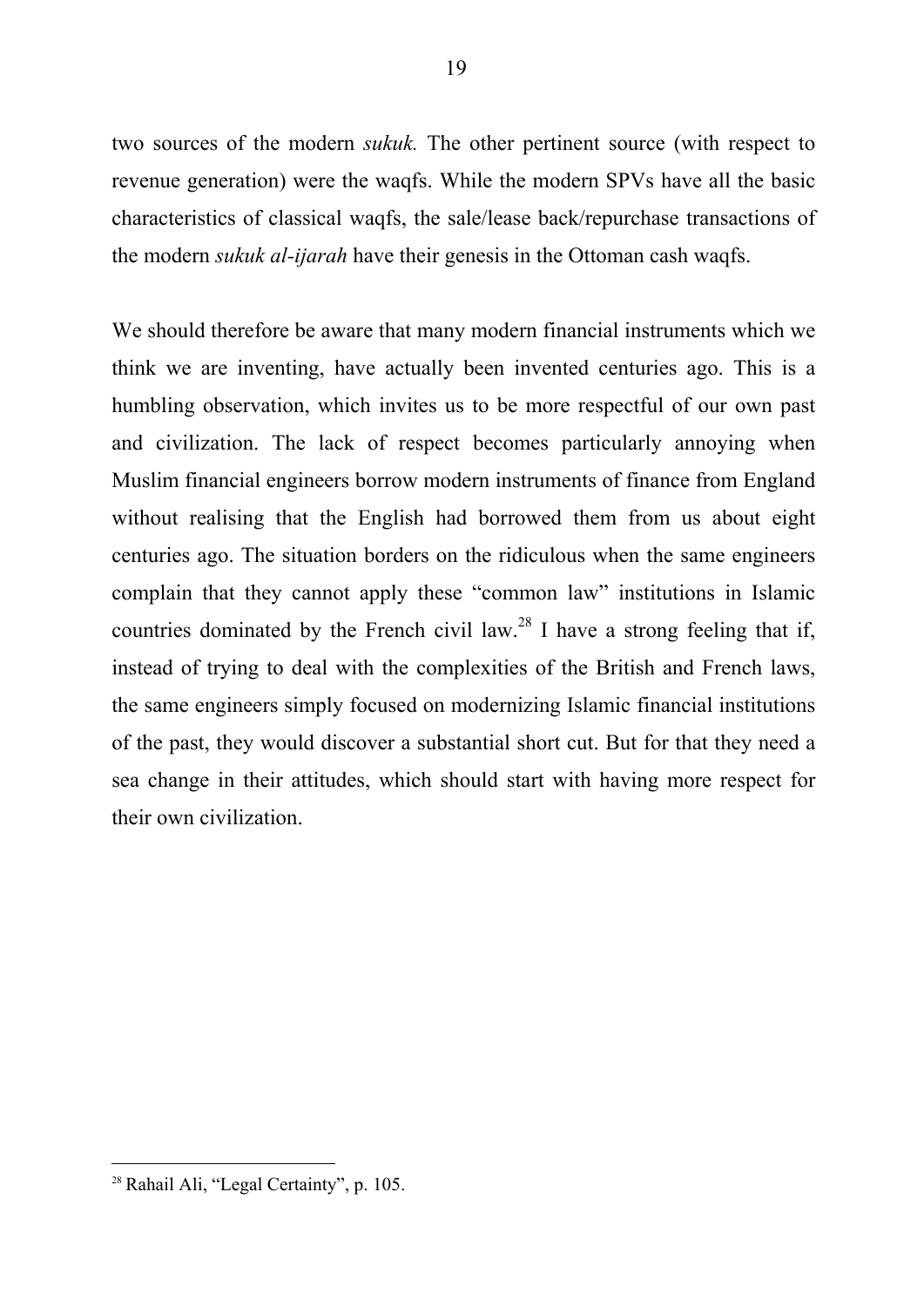#### BIBLIOGRAPHY

Al-Dareer, Siddiq Mohammad Al-Ameen. *Al-Gharar Contracts and Its Effects on Contemporary Transactions* (Jeddah: Islamic Development Bank, IRTI, Eminent Scholars' Lectures, no. 16, 1997).

Ali, Rahail. "Legal Certainty for *Sukuk*", in Abdulkader Thomas (ed.), *Sukuk*  (Kuala Lumpur: Securities Commission Malaysia, Sweet and Maxwell Asia, 2009), pp. 93-106.

Al-Suwailem, Sami. "Towards an Objective Measure of *Gharar* in Exchange", reprinted in M. Kabir Hassan and Mervyn K. Lewis (eds.) *Islamic Finance*  (Cheltenham, UK: Elgar Reference Collection, International Library of Critical Writings in Economics, 2007), pp. 597-637.

Buang, Ahmad Hidayat. *Studies in the Islamic Law of Contracts: The Prohibition of Gharar* (Kuala Lumpur: International Law Book Services, 2000).

Çizakça, Murat. *A Comparative Evolution of Business Partnerships. The Islamic World and Europe, with Szpecific Reference to the Ottoman Archives* (Leiden: Brill, 1996).

--------------------. *A History of Philanthropic Foundations* (Istanbul: Bogazici University Press, 2000).

and M. Kenanoğlu, "Ottoman Merchants and the Jurisprudential Shift Hypothesis", in S. Faroqhi and G. Veinstein (eds.), *Merchants in the Ottoman Empire* (Leuven: Peeters, Collection Turcica, vol. XV, 2008), pp. 195-215.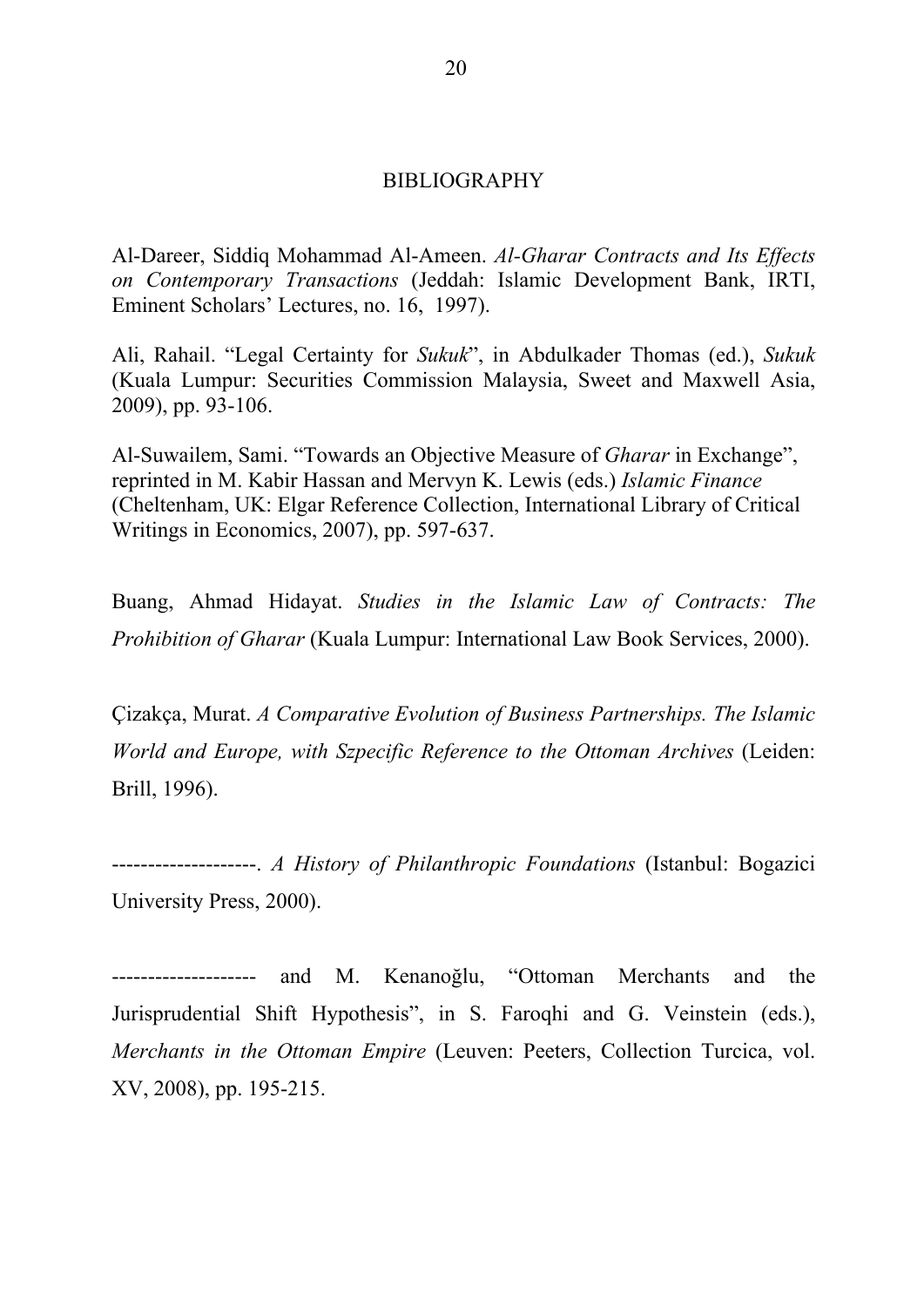--------------------. *Islamic Capitalism and Finance: Origins, Evolution and the Future* , forthcoming.

Genç, Mehmet. "Osmanlı Maliyesinde Malikane Sistemi", in O. Okyar (ed.), *Türkiye İktisat Tarihi Semineri* (Ankara: Hacettepe University Press, 1975).

------------------------. "Esham", *Islam Ansiklopedisi* (Ankara: Türkiye Diyanet Vakfı, 1995)

Hicks, John. *A Theory of Economic History* (Oxford: Oxford University Press, 1973).

Kuwait Finance House, "Introduction", in Abdulkader Thomas (ed.), *Sukuk*  (Kuala Lumpur: Securities Commission Malaysia, Sweet and Maxwell Asia, 2009), pp.liv-lxvii.

Macdonald, James. *A Free Nation Deep in Debt, The Financial Roots of Democracy,* (Princeton: University of Princeton Press, 2006).

Morimoto, Kosei. *Fiscal Administration of Egypt in the Early Islamic Period*, (Kyoto: Dohosha, 1981)

Munro, John. "The Medieval Origins of the Financial Revolution: Usury, *Rentes*  and Negotiability", *The International History Review,* vol. XXV, No. 3, 2003.

Özvar, Erol. "Osmanlı Devleti'nin Bütçe Harcamaları, 1509-1788", in Mehmet Genç, Erol Özvar (eds.), *Osmanlı Maliyesi, Kurumlar ve Bütçeler,* c. 1, (İstanbul: Osmanlı Bankası Arşiv ve Araştırma Merkezi, 2006).